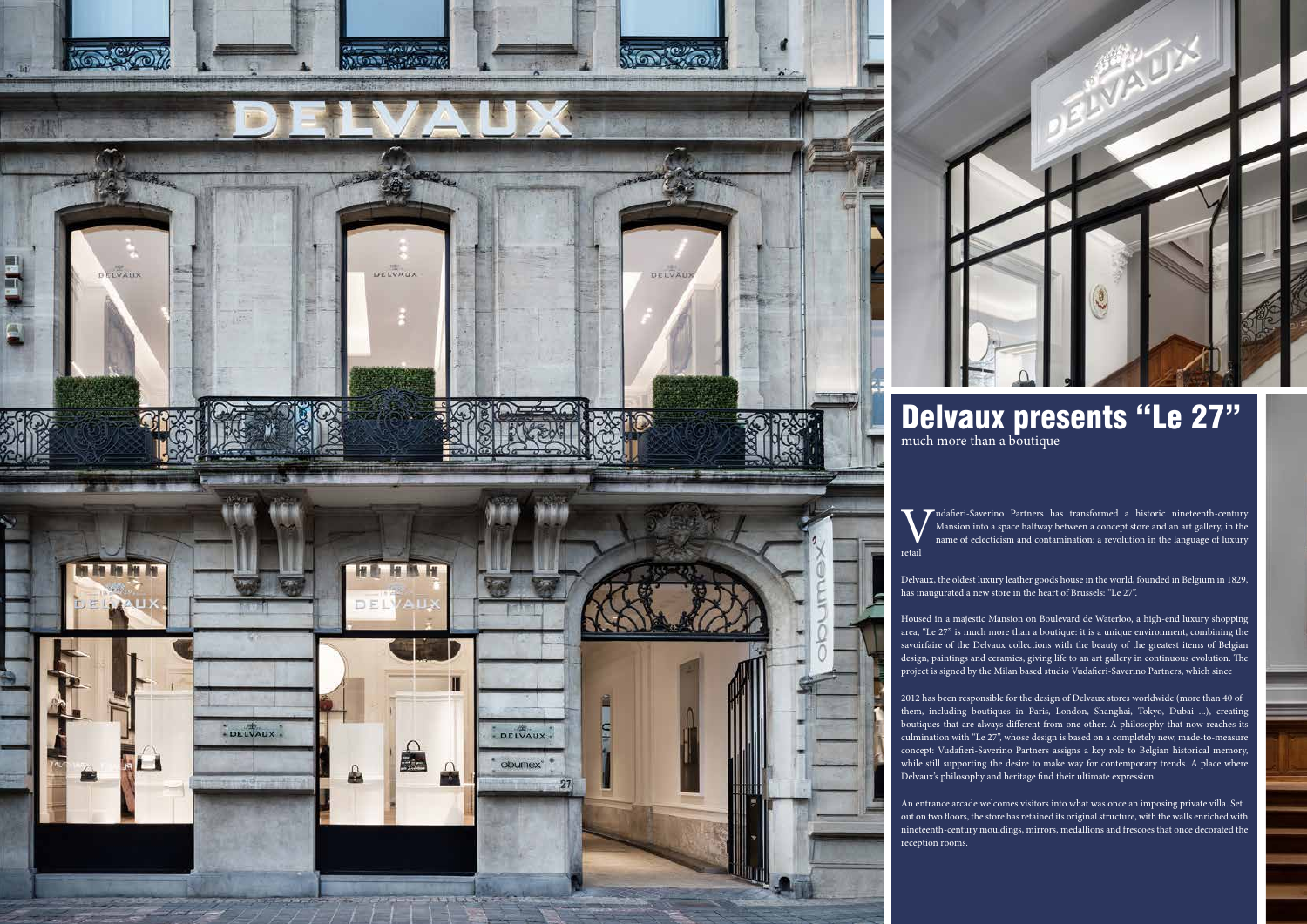

 $\overline{\mathbf{C}}$ 

 $\widehat{\bm{d}}$ 



Four-metre-high ceilings give a broader scope and brightness to an environment where materials such as marble, wood and wrought iron stand out. The grand staircase at the entrance leads to the spacious upper floor which is immersed in surreal light projected through the windows of the Art Deco skylight.

Vudafieri-Saverino Partners has preserved these historical spaces, reinterpreting the interiors in an avant-garde language, rich in learned and refined references. The rooms are a contemporary interpretation and celebration of the early period of modern design that was so important in Belgian 20th century culture.

Through a refined interaction of modular elements that combine geometric rigour and trompe-l'oeil supports, the display fittings organise, rationalise and embellish the presentation of bags and accessories. The wall displays are conceived as abstract paintings whose design is a homage to Mondrian's De Stijl artistic movement. Their geometric and classical form is balanced by vertical light-grey coloured bands, which interrupt the symmetry.

These in their turn combine with the pure, refined lines of shelves and consoles: designed as a combination of minimal asymmetrical shapes, they are enriched by the use of precious materials commonly used in furniture design during the art-deco period, such as marble or polished nickel.

The combination of the apparently "poor" material and finishes of the Mondrian-style wall displays, the richly baroque finish of the wardrobes and the out-centred coloured stripes, disrespectful of classical spaces, creates a balanced cohabitation between classic and modern, order and disorder, rule and exception. A contrast that reflects the Delvaux attitude that presents rigorously classic forms, dialectically combined with extremely modern, chic, slightly playful additions.

The furnishings are enriched by emblematic Belgian design pieces created by the greatest designers of the twentieth century: Jules Wabbes, Pieter de Bruyne, Renaat Braem, Emiel Verannema: all works signed in limited editions, unique and rare, worthy of a museum collection.